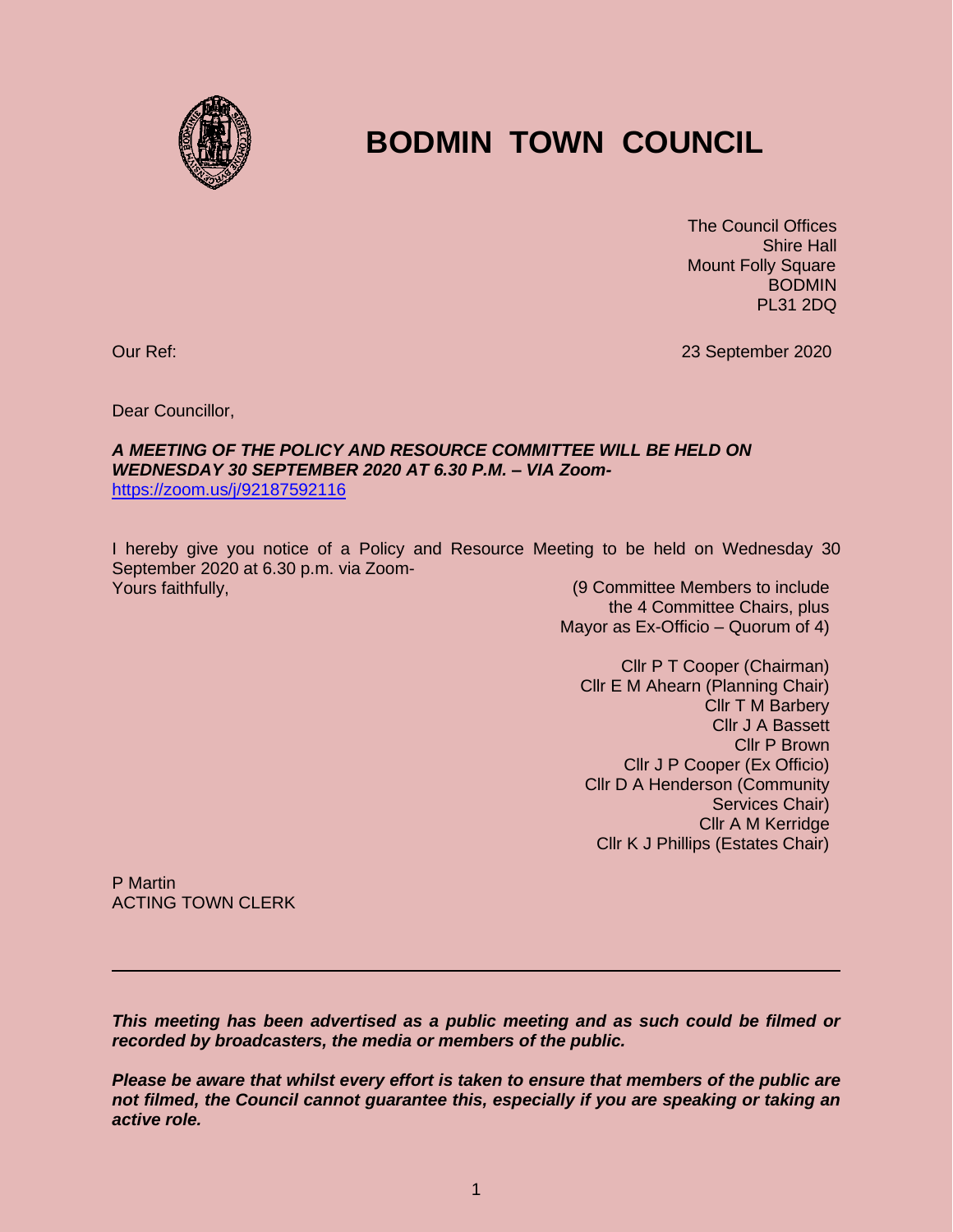*Person(s) wishing to record the Meeting are required to abide by the Council's Guidelines for recording, filming, broadcasting or using social media at Council meetings. These guidelines are available from the Council Offices and on the Council's website [www.bodmin.gov.uk](http://www.bodmin.gov.uk/)*

## **A G E N D A**

## 1. **CHAIRMAN'S ANNOUNCEMENTS AND APOLOGIES**

- 2. **PUBLIC REPRESENTATION SESSION – An opportunity for local residents to make representations or ask questions relating to items on this agenda.** (Note: a maximum of 15 minutes will be allocated for this session and there will be a time constraint of 5 minutes per speaker).
- 3. Declarations of Interest Members to declare interests in respect of any item on the agenda
- 4. To consider and agree authorising expenditure for the purpose of advertising positions in respect of Community Services
- 5. To consider and agree the change implications related to investment migration services mandate and a secondary signature.
- 6. To consider the September 2020 schedule of payments
- 7. To consider and agree the age debtors, report to follow.
- 8. To consider and agree new or updated policies including the model publication scheme
- 9. To consider a review of the Bodmin Town Council Website and expenditure for recommended updates to meet new legislation
- 10. To consider and agree registration with the markets authority for holding a Christmas Street Market on the Folly, Bodmin
- 11. To consider and agree, if appropriate, Health and Safety matters including consideration of expenditure for scoping building repairs and maintenance.
- 12. To consider and agree, if appropriate, the internal Audit report for 2019-20 and relevant actions
- 13. To consider and agree the insurance renewal for 2020-21and beyond
- 14. To consider and review box three of the variances within the AGAR submission for 2019-20